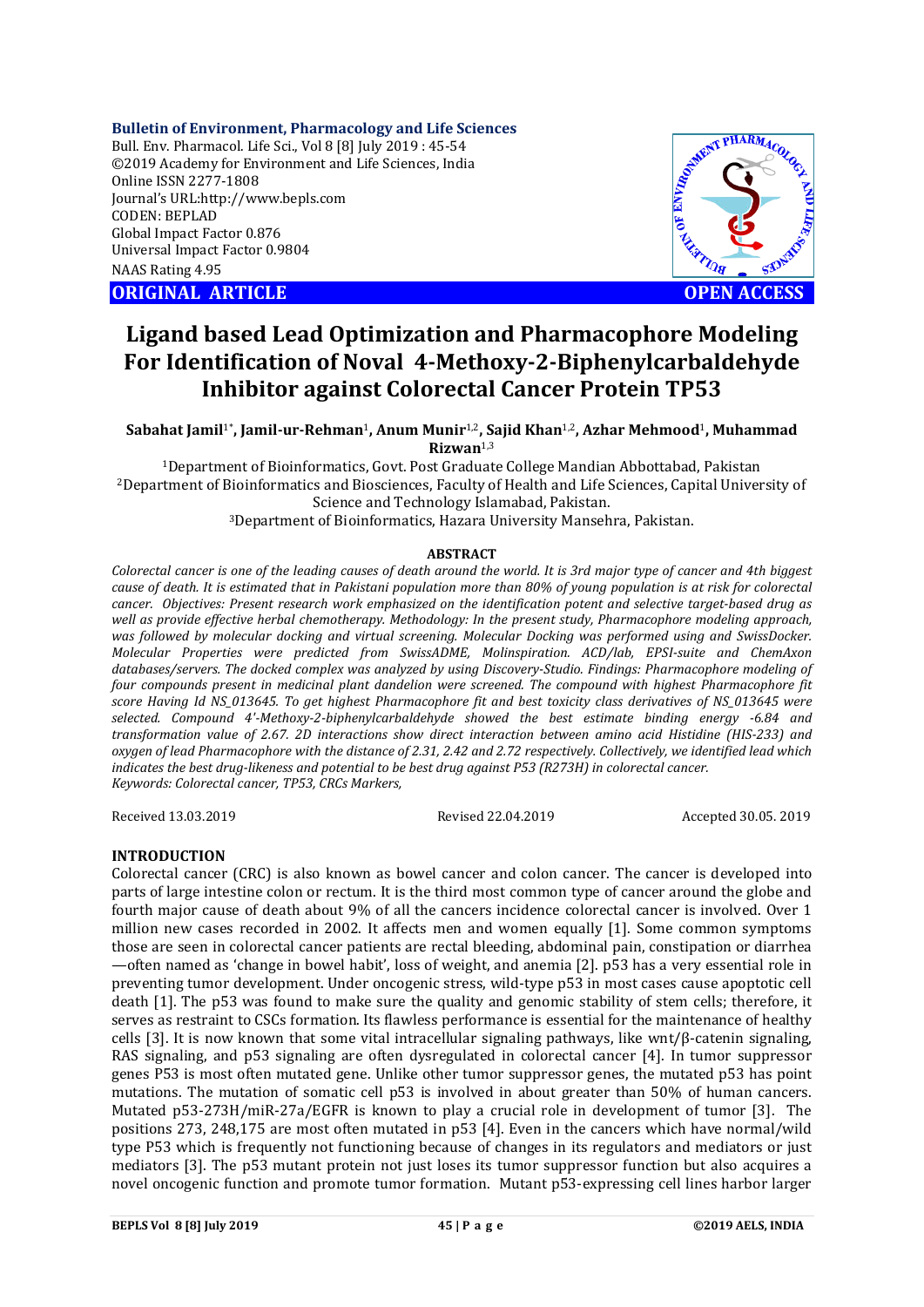sub-populations with high expression of CSCs markers: ALDH1, DC44, and lgr5. The high expression is due to the binding of mutated p53 to their promotor sequences. Moreover, mutant p53-dependent chemotherapy resistance was found to be due to the involvement of ALDH1 [6]. Radiotherapy in rectal cancer patients showed increase in CSCs while ALDH1 predicts cancer recurrence. The mutation in p53 r273h results in enhanced survivability of cells and also resistance to anoikis [5]. Now derivatives of medicinal plants are playing vital role in treatment of tumors and cancers. This current study is going to demonstrate pharmacophore-based virtual screening to reveal novel inhibitors against p53 r273h colorectal cancer. Pharmacophore-based molecule libraries were screened search against reported compounds from the articles. The derivatives compounds were studied and suitable compounds with best properties were docked to get the best results. The inclusive in silico analysis may provide evidence for a reliable framework that could assist medicinal chemists for the design and development of novel molecules for potential drugs that target p53.

# **MATERIAL AND METHODS**

In this particular study compound selection, pharmacophore screening and its derivatives, docking and docking analysis were done. In the present work, we had selected colorectal cancer which was confirmed from paper subjected as disease selection, from gene card it was confirmed that the most highlighted gene involve for colorectal cancer was TP53. Further p53 gene was selected and hot spot mutation r273h was selected. The amino acid sequence was retrieved from UniProt with accession number P04637 [8]. The amino acid sequence was then inserted into an advance feature of PDB the sequence search. Human p53 core domain with hot spot mutation R273H (form I) was selected from PDB [9]. Both protein structures of mutated and non-mutated were downloaded in PDB format and visualized in chimera and Discovery Studio [9, 10 and 12]. Both the structures were superposed using the structure comparison (matchmaker) feature of chimera which has four chain 800 total residues each chain starts from 96th residues position to 288th [10]. Properties such as rotamers were checked from MolProbity [23].

The dandelion plant was taken for its anti-cancerous properties four chemical from dandelion is taken those are effective against colorectal cancer which was confirmed from paper. The dandelion study was done for different cancers and further the compounds were selected on base of articles those showed significant effects against only cancerous cells while not affecting normal body/somatic cells. The oral toxicity prediction of the compounds was found by using Protox server [15]. Four compounds were selected from constituents of dandelion because of their combined activity [7]. The compound was retrieved from Pubchem in SDF format which is beta-Amyrin having Pubchem CID number 73145 alpha-AmyrinwithPubChem CID number 73170, lupeol with CID number 259846 and Taraxasterol and Pubchem CID number 115250. The compounds were visualized in Chemdraw [25 and 26]. With the help of canonical smile which is retrieved from Pubchem and then inserted into Protox for oral toxicity [15]. Properties were checked from different databases such as SwissADME, molinspiration, chemicalize and ACD lab shown in table 3.

LigandScout software was used for generation of shared feature ligand base pharmacophore (in figure with pharmaco-fit score and different energy). Next, Compounds were screened against libraries of ligand scout (zinc, Princeton and drug) [11]. After screening, out of 45785 13056 compounds were screened in which from which top most scorer compound was NS 013645 and it was drawn in Chemdraw and in online Chemicalize tool from where structure in SDF format was retrieved [25]. The canonical smile was generated by using online SwissADME a Bioinformatics tool, the smile was inserted into Protox for oral toxicity prediction, the compound lies in 4th class [14 and 15].

The selected compound (NS\_013645) was prepared for docking using chimera and was saved in mol2 format. Protein was prepared for docking preparation are performed by using chimera [10]. For docking online tools Patchdock and SwissADME were used result are taken by email, ten best structure was retrieved from FireDock which were then visualized in chimera some bumps were observed in compound structure [19, 20 and 27].

For removing the bumps and getting efficient toxicity class derivatives are taken from VICI which is an online bioinformatics tool. Out of 1000 derivative, about 200 random compounds were screened were taken and send for docking [24]. The results were taken by FireDock and visualized on chimera. The derivatives were screened on the basis of their interaction with protein and oral toxicity. 2D interaction of protein and chosen ligand was visualized in LigPot+ and Discovery Studio [12, 21 and 27].

## **RESULTS AND DISCUSSIONS**

The goal of this research was to find a ligand from pharmacophore and its bioinformatics analysis for designing, identifying, and evaluating novel potential ligand/inhibitor for colorectal cancer. The main aim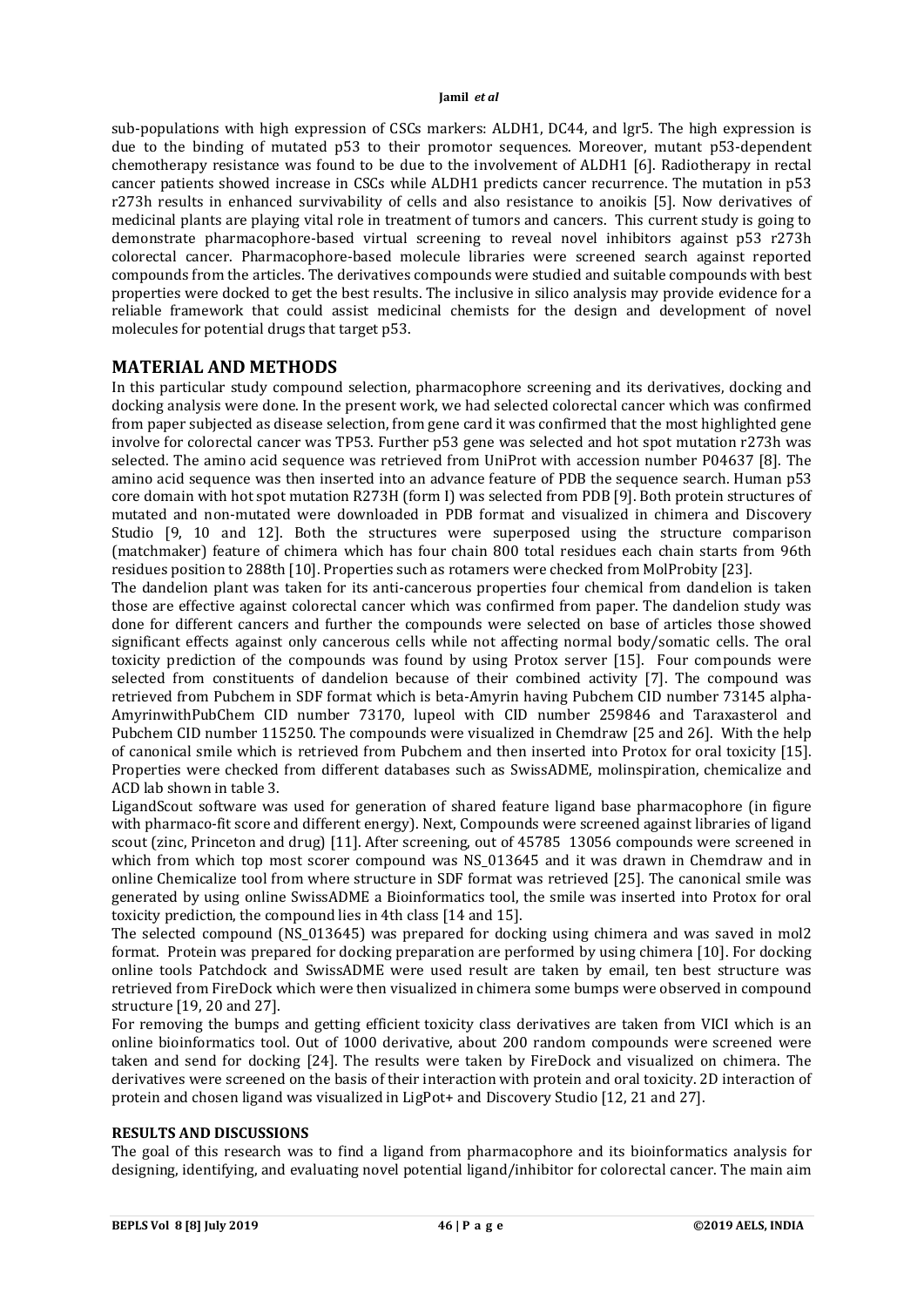of this study was to find a medicinal compound from the medicinal plants those have been traditionally known for being anti-cancerous they can cure colorectal cancer. The gene was chosen with high involvement in colorectal cancer that is p53/TP53 because it was found in different research articles that p53 mainly contributes in colorectal cancer and also has the highest value of GIFtS and GeneCards scores shown in table 1 [28].

| <b>Symbols</b>   | <b>Description</b>              | <b>GIFtS</b> | <b>GCID</b> | <b>Scores</b> |
|------------------|---------------------------------|--------------|-------------|---------------|
| Tp53             | Tumor protein p53               | 62           | GC17M007661 | 178.42        |
| BRCA1            | DNA repair Associated           | 57           | GC17M043044 | 173.10        |
| APC.             | Wnt signaling pathway regulator |              | GC05P112707 | 166.13        |
| MLH1             | MutL Homologue 1                |              | GC03P036993 | 162.73        |
| MSH <sub>6</sub> | MutS Homologue 6                |              | GC02P047695 | 152.02        |
| MSH <sub>2</sub> | MutS Homologue 2                |              | GC02P047402 | 146.80        |
| BRCA2            | DNA repair Associated           |              | GC13P032315 | 134.72        |

| Table 1 showing top 10 protein involve in colorectal cancer |  |  |
|-------------------------------------------------------------|--|--|
|                                                             |  |  |

Initially, the Dandelion root extract (DRE) was studied because of its strong anti-cancerous properties against colorectal cancer. Among the compounds from DRE the four compounds were proved to be the most effective against colorectal cancer. The combined effect of the four compounds was greater than the effect of individual compound. These four compounds were taken and their properties were studied from different databases and to check whether they can be drug-like.

Crystal structure of mutated(a) and normal protein/non-mutated(b) was downloaded from PDB and visualized in chimera figure 2.

The mutated and non-mutated protein structures were overlapped by chimer's tool which showed the difference of protein structures in figure 3. There was a visible structural difference found in them which appeared in the form of the loop difference shown in figure 3 [9 and 10].

Some properties of protein related to rotamers are taken by moleinspiration wild-type protein having 3 poor rotamers which is about 1.15% and goal is less than 0.3%while favored rotameris 253 which are about 96.5% and goal is greater than 98% bad bonds are 0 out of 2558 and bad angles is one out of 3481. These and other properties of wild-type protein are shown in table 2

| All-Atom       | Clashscore, all atoms:     | 1.04       |          | 100th percentile* (N=746, 1.92Å $\pm$ 0.25Å)                                     |  |  |  |
|----------------|----------------------------|------------|----------|----------------------------------------------------------------------------------|--|--|--|
| Contacts       |                            |            |          | Clashscore is the number of serious steric overlaps ( $> 0.4$ Å) per 1000 atoms. |  |  |  |
|                | Poor rotamers              |            | 1.15%    | Goal: $< 0.3\%$                                                                  |  |  |  |
|                | Favored rotamers           | 253        | 96.56%   | Goal: $>98\%$                                                                    |  |  |  |
|                | Ramachandran outliers      |            | $0.00\%$ | Goal: $< 0.05\%$                                                                 |  |  |  |
| otein          | Ramachandran favored       | 320        | 99.38%   | Goal: $>98\%$                                                                    |  |  |  |
| Geom           | MolProbity score^          | 0.85       |          | 100th percentile* (N=11875, 1.92Å ± 0.25Å)                                       |  |  |  |
| Ě              | $C\beta$ deviations >0.25Å |            | $0.00\%$ | Goal: 0                                                                          |  |  |  |
|                | Bad bonds:                 | 2558<br>0. | $0.00\%$ | Goal: $0\%$                                                                      |  |  |  |
|                | Bad angles:                | 1/3481     | $0.03\%$ | Goal: $< 0.1\%$                                                                  |  |  |  |
| Peptide Omegas | Cis Prolines:              | 0/16       | $0.00\%$ | Expected: $\leq 1$ per chain, or $\leq 5\%$                                      |  |  |  |

|  | Table 2 properties of wild type p53 protein |  |  |  |
|--|---------------------------------------------|--|--|--|
|--|---------------------------------------------|--|--|--|

## **Table 3 properties of mutated p53 (R273H) protein**

| All-Atom         | Clashscore, all atoms:     | 3.85   |          | 98th percentile* (N=839, 1.78Å ± 0.25Å)                                          |
|------------------|----------------------------|--------|----------|----------------------------------------------------------------------------------|
| Contacts         |                            |        |          | Clashscore is the number of serious steric overlaps ( $> 0.4$ Å) per 1000 atoms. |
|                  | Poor rotamers              | 33     | 4.61%    | Goal: $< 0.3\%$                                                                  |
|                  | Favored rotamers           | 647    | 90.36%   | Goal: $>98\%$                                                                    |
|                  | Ramachandran outliers<br>0 |        | $0.00\%$ | Goal: $< 0.05\%$                                                                 |
| metry<br>Protein | Ramachandran favored       | 758    | 98.83%   | Goal: $>98\%$                                                                    |
|                  | MolProbity score^          | 1.68   |          | 85th percentile* (N=11266, 1.78Å ± 0.25Å)                                        |
| Geoi             | $C\beta$ deviations >0.25Å |        | $0.00\%$ | Goal: 0                                                                          |
|                  | Bad bonds:                 | 0/6527 | $0.00\%$ | Goal: $0\%$                                                                      |
|                  | Bad angles:                | 0/8947 | $0.00\%$ | Goal: $< 0.1\%$                                                                  |
| Peptide Omegas   | Cis Prolines:              | 0/58   | $0.00\%$ | Expected: $\leq 1$ per chain, or $\leq 5\%$                                      |

In mutated p53(r273h) protein there are 33which are about 4.61% poor rotamers and favored rotamers are 647 which are about 90.36%. bad bonds are 0 out of 6527 and bad angles are 0 out of 8947 which shown in table 3 [23].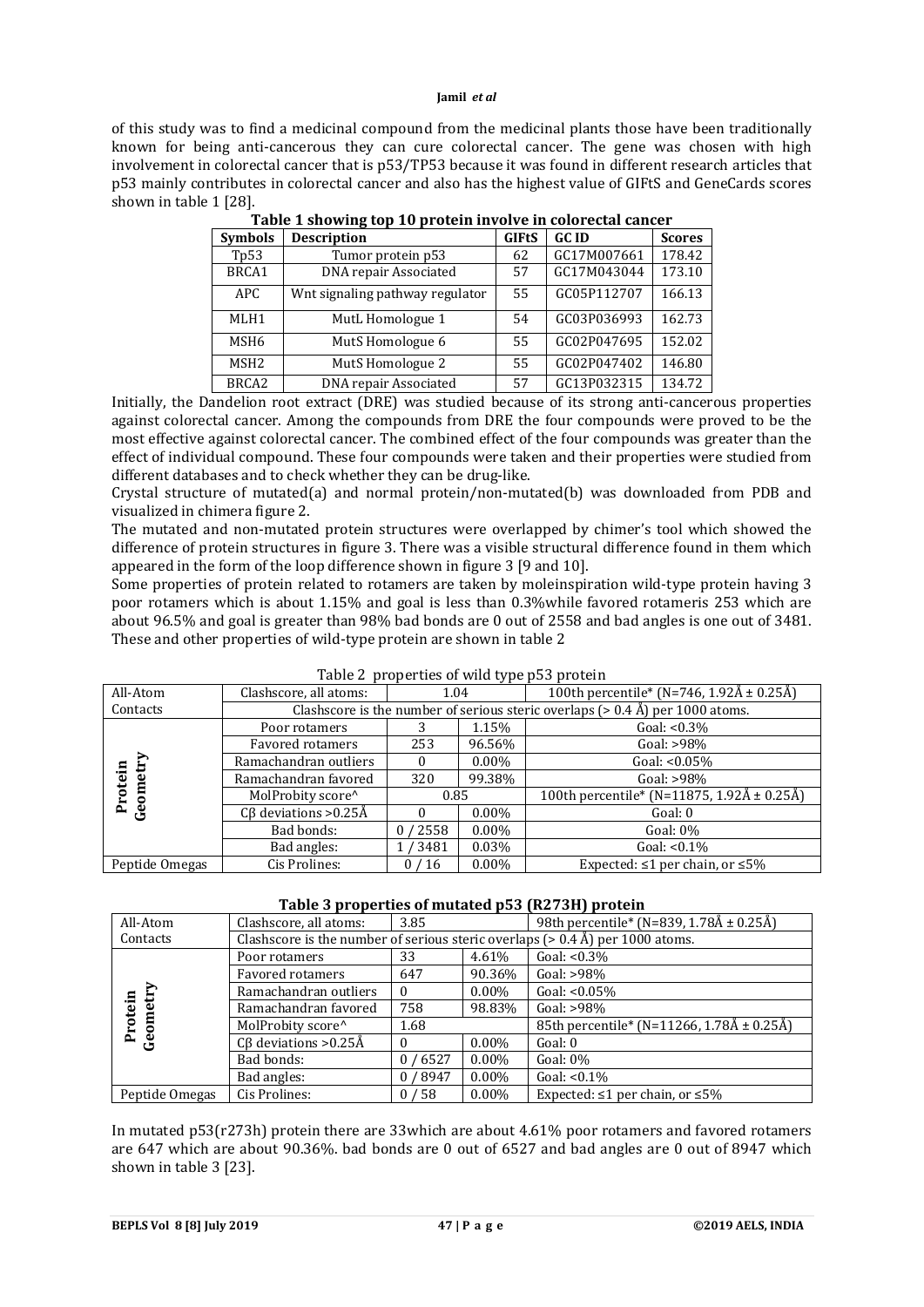The dandelion plant's compounds in table 4 from articles have revealed to be effective against colorectal cancer. Their 2D structures are shown in figure 4. The properties of the four compounds are shown in table 4 [7].

| <b>Compound Name</b>                 | <b>Botanical</b>                                                    |                                          | Local name | Family                | Part used               | Compound                                                 |
|--------------------------------------|---------------------------------------------------------------------|------------------------------------------|------------|-----------------------|-------------------------|----------------------------------------------------------|
|                                      | <b>Name</b>                                                         |                                          |            |                       |                         |                                                          |
| Dandelion                            | Taraxacum<br>officianale                                            |                                          | Ishkanagi  | Asteraceae            | Root extract            | Alpha_Amyrin<br>,Beta_Amyrin,Lupeol,<br>Taraxasterol.    |
| <b>Compound name</b>                 | <b>IUPAC Name</b>                                                   |                                          |            | <b>Toxicity Class</b> | ID                      | <b>Half life</b>                                         |
|                                      |                                                                     |                                          |            |                       |                         |                                                          |
| Alpha_Amyrin                         |                                                                     | $(3\beta)$ -Urs-12-en-3-ol<br>[ACD/IUPAC |            | 6                     | MolPort-003-892-<br>645 | 0.084 Days (12-hr<br>day; 1.5E6 OH/cm3)<br>1.010 Hrs     |
| Beta_Amyrin                          | $(3\beta)$ -Olean-12-en-3-<br>ol ACD/IUPAC                          | 6                                        |            |                       | MolPort-003-925-<br>568 | 0.087 Days (12-hr<br>day; 1.5E6 OH/cm3)<br>1.046 Hrs     |
| Lupeol                               | $(3\beta, 18\alpha, 19\alpha)$ -Urs-<br>20(30)-en-3-ol<br>ACD/IUPAC |                                          | 4          |                       | MolPort-001-742-<br>379 | 0.117 Days (12-hr<br>day;<br>1.5E6 OH/cm3)/<br>1.409 Hrs |
| Taraxasterol                         |                                                                     | 3β)-Lup-20(29)-en-<br>3-ol ACD/IUPAC     |            | $\overline{4}$        |                         | 0.114 Days (12-hr<br>day; 1.5E6 OH/cm3)<br>1.370 Hrs     |
| 4'-Methoxy-2-<br>biphenylcarbaldehyd | 4'-Methoxy-2-<br>biphenylcarbaldehyd                                |                                          | 5          |                       | MolPort-008-150-<br>389 | 0.313 Days (12-hr<br>day; 1.5E6 OH/cm3)<br>3.755 Hrs     |

| Table 4 medicinal formation / medicinal compounds from dandelion and their properties |  |  |  |
|---------------------------------------------------------------------------------------|--|--|--|
|                                                                                       |  |  |  |

The compounds lie in toxicity class of 4 and 6 those are shown in figure 4. Next, we screened the libraries Princeton, Zinc, Drug after screening each library, compounds with the lowest pharmacophore scores (>50) were chosen out of 45785 compounds from Princeton library 10134 compounds were screened for shared feature pharmacophore generation from those we selected a compound from Princeton with highest Pharmacophore fit score of 74.86 with ID. NS 013645 Shown in table 6. The compound from Princeton library their IDs and Pharmacophore Fit score are shown in table 6. The compound lies in toxicity class of 5. We docked the ligand with protein P53 R273H mutated and founds some unfavorable bonds. Ligand is shown in figure 5. Then derivative compounds were found from VICI and then the derivative compounds are screened on the bases of oral toxicity [24]. The selected compound was obtained by series of filters and it lies in 5th class that is good for a potential drug shown in figure 5. We again docked the mutated p53 R273H protein using online server Patchdock and Swissdock to get the docking results with the derivative compound. The top 10 solutions/poses of the docking results were taken and studied. All the top ten poses shared the same pocket shown in figure 7. The pose showed very small binding energies that are required for stable complex. The 2D interaction of 4'-Methoxy-2biphenylcarbaldehyde with protein is shown in figure 8 [19 and 20]. All the 2D interactions of top 10 poses of ligand are shown in figure 9. The properties of protein were found from MolProbity in table 3. In silico prediction of ADMET properties identifies the likeliness of compound to be a drug that can be used on human beings. The online tools used for predicting the ADME properties are admetSAR, SwissADME, pkCSM, and Protox. In silico prediction of ADMET properties identifies the likeliness of compound to be a drug that can be used on human beings. The water absorption, Caco2 permeability, Intestinal absorption (human), BBB permeability, Hepatotoxicity, AMES Toxicity, P-glycoprotein Substrate, P-glycoprotein Inhibitor, and Carcinogens are shown in table 5. 4'-Methoxy-2-biphenylcarbaldehyde fulfills all these requirements of being a drug-like compound [13, 14, 15,16].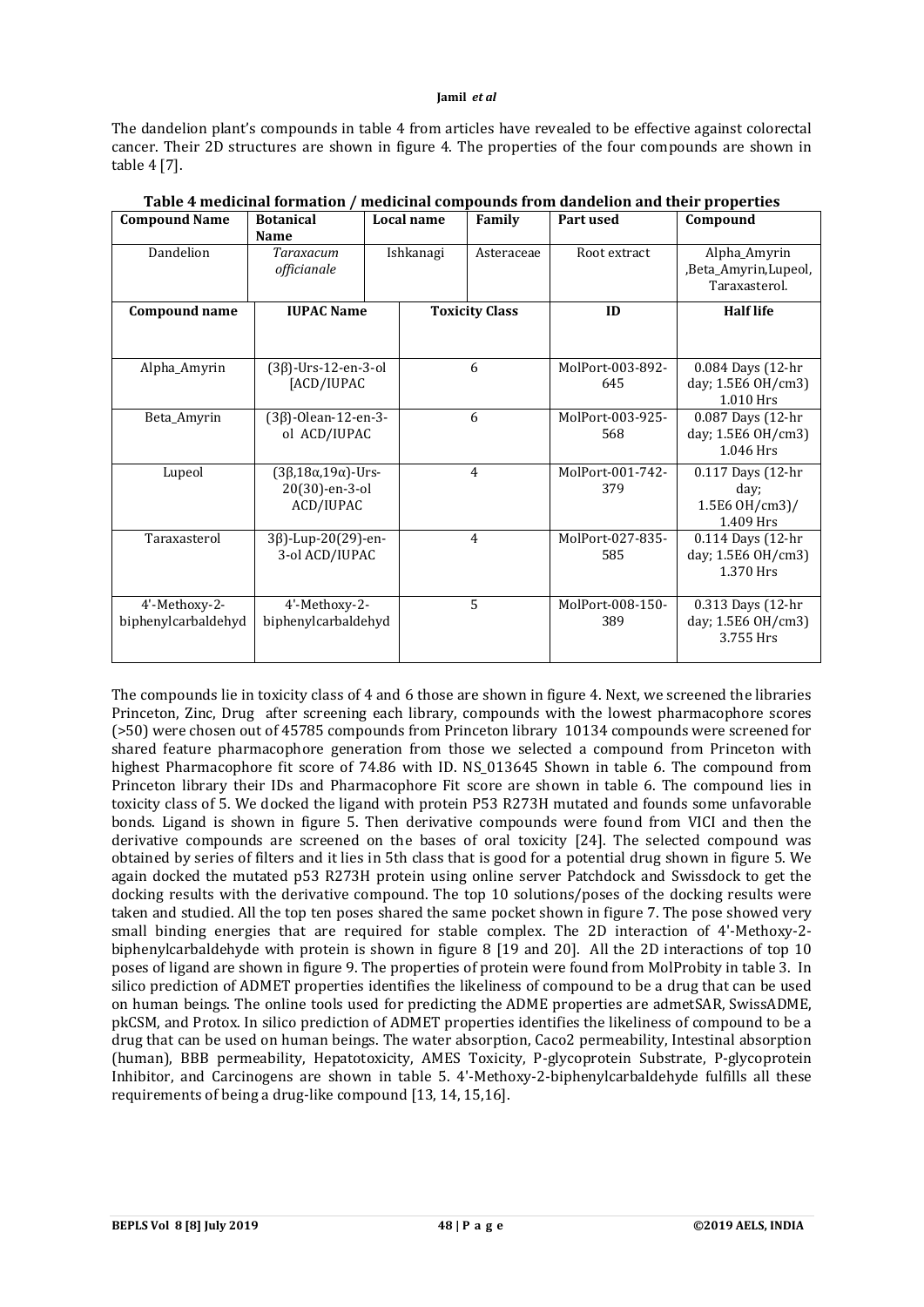| Table 5: It covers the properties of the compound from absorption, Distribution, Metabolism, Excretion, |  |
|---------------------------------------------------------------------------------------------------------|--|
| Toxicity and the structural aspects of the compound for a candidate drug.                               |  |

|                                          | <b>Structural Properties</b>               |                                         |                          |                                                               |                                                                  |  |                                   |                                               |                             |                                  |  |                  |
|------------------------------------------|--------------------------------------------|-----------------------------------------|--------------------------|---------------------------------------------------------------|------------------------------------------------------------------|--|-----------------------------------|-----------------------------------------------|-----------------------------|----------------------------------|--|------------------|
| Rotatable<br>bonds                       | Polar<br>surface area                      | Molar<br>Refractivity                   |                          |                                                               | Lipophilicity/<br>Consensus Log Po/w                             |  | <b>ClogP</b>                      |                                               |                             |                                  |  |                  |
| 3                                        | 26.30 Å <sup>2</sup>                       | 64.3±0.3 cm3                            |                          |                                                               | 3.02                                                             |  |                                   | 2.91                                          |                             |                                  |  |                  |
|                                          | <b>LD50</b>                                |                                         |                          |                                                               |                                                                  |  | <b>Density</b>                    |                                               |                             |                                  |  |                  |
|                                          | $2100$ mg/kg                               |                                         |                          |                                                               |                                                                  |  | $1.1 \pm 0.1$ g/cm3               |                                               |                             |                                  |  |                  |
|                                          |                                            |                                         |                          | Absorption                                                    |                                                                  |  |                                   |                                               |                             |                                  |  |                  |
| Solubility<br>Water                      | <b>Intestinal</b><br>absorption<br>(human) | Permeability<br>Of Cac <sub>02</sub>    |                          | <b>Skin</b><br>Permeability                                   |                                                                  |  | P-glycoprotein<br>substrate       | P-glycoprotein I/II<br>inhibitor              |                             |                                  |  |                  |
| $-3.57$                                  | Yes<br>(1.00)                              |                                         | 1.8261(LogPap<br>p, cm/s |                                                               | $-2.735$<br>Numeric<br>(log Kp)                                  |  | No                                |                                               | No                          |                                  |  |                  |
|                                          |                                            |                                         |                          | <b>Distribution</b>                                           |                                                                  |  |                                   |                                               |                             |                                  |  |                  |
| Blood-<br><b>Brain</b><br><b>Barrier</b> | <b>Fraction</b><br>unbound<br>(human)      | <b>VDss</b><br>(human)                  |                          | <b>CNS</b> permeability                                       |                                                                  |  |                                   |                                               | Subcellular<br>localization | Carcinogen<br>S                  |  | <b>Half-life</b> |
| Yes<br>(0.8108)                          | 0.381<br>Numeric<br>(Fu)                   | 0.004<br>Numeric<br>$(\log L/kg)$       |                          |                                                               | $-1.351$<br>Mitochondria<br>Numeric<br>Non<br>0.9539<br>(log PS) |  |                                   | 0.313 Days<br>$12-hr$<br>day; 1.5E6<br>OH/cm3 |                             |                                  |  |                  |
|                                          |                                            |                                         |                          | <b>Rules</b>                                                  |                                                                  |  |                                   |                                               |                             |                                  |  |                  |
| Lipinski                                 | Ghose                                      | <b>Veber</b>                            |                          | Egan                                                          |                                                                  |  | <b>Muegge</b>                     | Bioavailability<br><b>Score</b>               |                             | <b>PAINS</b>                     |  |                  |
| No violation                             | No Violation                               | No Violation                            |                          |                                                               | No Violation                                                     |  | No Violation                      | 0.55                                          |                             | $0$ alert                        |  |                  |
|                                          |                                            |                                         |                          | <b>Toxicity &amp; Excretion</b>                               |                                                                  |  |                                   |                                               |                             |                                  |  |                  |
| <b>Total</b><br><b>Clearance</b>         | Renal<br>OCT <sub>2</sub><br>substrate     | <b>Oral</b><br><b>Toxicity</b><br>class |                          | Max.<br>tolerated<br>Hepatotoxicity<br><b>Dose</b><br>(human) |                                                                  |  | <b>hERGI</b><br>& II<br>inhibitor | <b>T.Pyriformis</b><br>toxicity               |                             | <b>LOAEL</b>                     |  |                  |
| $0.261$ log<br>ml/min/kg                 | No                                         | 5                                       |                          | 0.438<br>No<br>log mg/kg/day                                  |                                                                  |  | N <sub>o</sub>                    | 0.285                                         |                             | 9.59<br>og<br>$mg/kg_b$<br>w/day |  |                  |
|                                          |                                            |                                         |                          | Metabolism                                                    |                                                                  |  |                                   |                                               |                             |                                  |  |                  |
| <b>CYP3A4</b><br>inhibitior              | <b>CYP2C9</b><br>inhibitior                | CYP2D6<br>inhibitior                    |                          |                                                               | <b>CYP2C19</b> inhibitior                                        |  | CYP3A4<br>substrate               | CYP2D6<br>substrate                           |                             | Lead<br>likleness                |  |                  |
| No                                       | N <sub>0</sub>                             | N <sub>0</sub>                          |                          | N <sub>o</sub>                                                |                                                                  |  | N <sub>0</sub>                    | No                                            |                             | violation:<br>MW<250             |  |                  |

## **Table 6 top ten compound ID and their Pharmacophore Fit Score**

| Compound id | Pharmacophore Fit Score |
|-------------|-------------------------|
| NS_013645   | 74.86                   |
| NS_005581   | 72.56                   |
| NS_007729   | 72.34                   |
| NS_020393   | 71.85                   |
| NS_013643   | 68.69                   |
| NS_005959   | 66.39                   |
| NS_007920   | 66.28                   |
| NS_012137   | 66.16                   |
| NS_012134   | 66.16                   |
| NS_012133   | 66.16                   |

The results are shown in forest green colored protein and every ligand pose is colored differently and shown in ball and stick model in figure 7.

The docking results were analyzed in LigPlot+ and Discovery Studio for its 2D interaction with ligand and protein residues [12 and 21]. The best three pose shows the direct interaction of amino acid histidine oxygen of lead compound 4'-Methoxy-2-biphenylcarbaldehyde with the distance of 2.31, 2.42 and 2.72 Å respectively. The direct interaction was observed as the hydrogen bond between the ligand and protein residues. The common residues Val 218, Arg 202, Glu 221, Thr 231, Ile 232, His233, Glu 198, Glu 224, Asn 200, Pro 219, Thr 230, Tyr 220, Val 218, Gly 199, Val 197.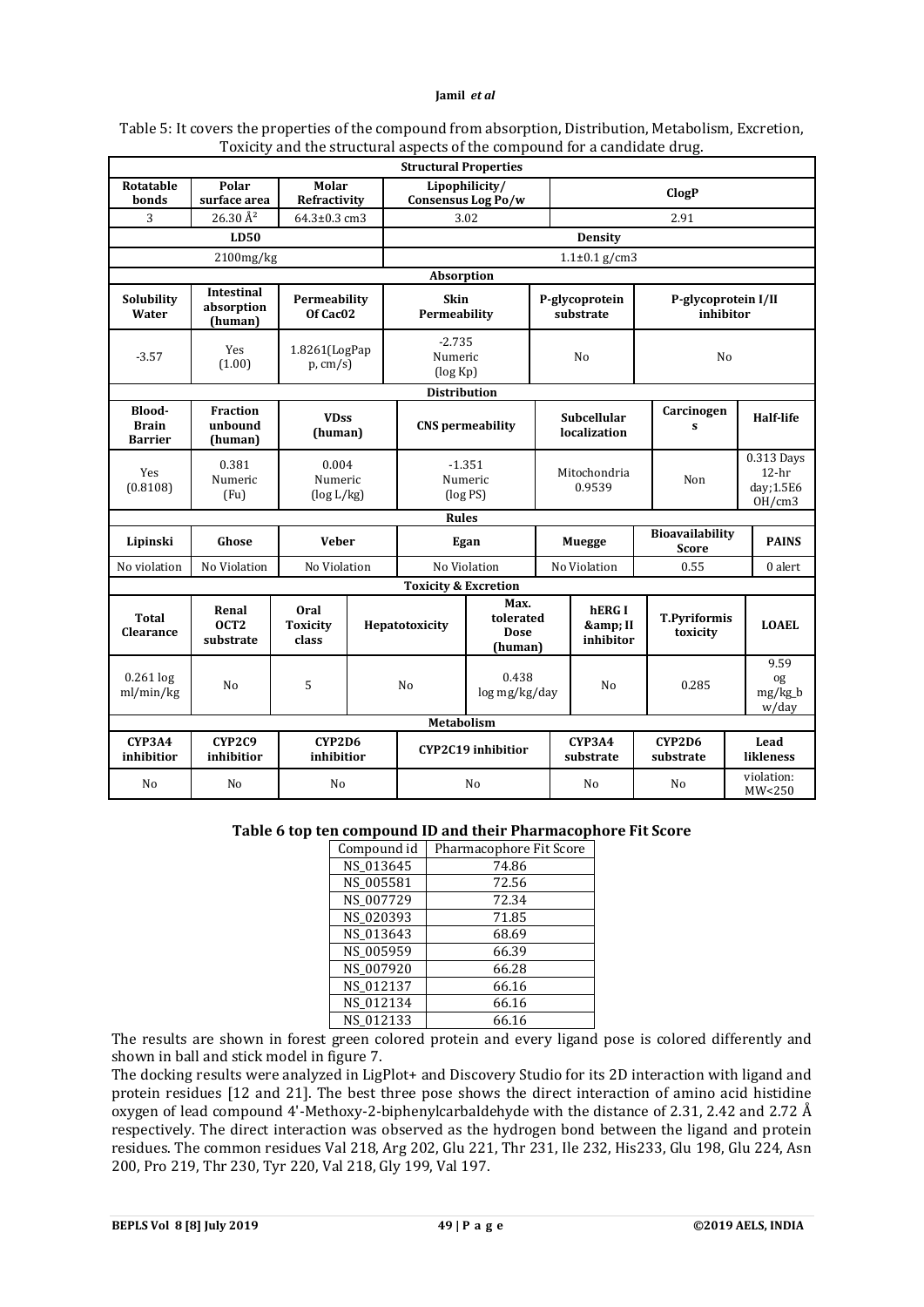The compound shows great properties for being a candidate drug. The compound in docking complex has minimum binding energy which stands that this compound has great propensity to be a good candidate for the treatment of fatal disease colorectal cancer by targeting P53 R273H. These insilico strategies have simplified the process of designing a novel drug for diseases which has been previously very hard and expensive. It allows us to identify and investigate novel drug without wasting much time and money. Considering these findings, it concludes that selected compound is efficacious against colorectal cancer and further studies can be done to synthesis novel drugs against the fatal disease.

4'-Methoxy-2-biphenylcarbaldehyde has the above 95% of human intestinal absorption which should be above 30% to be able to get absorbed through the human intestine. Its BBB (Blood Brain Barrier) value is 0.8108 which should be greater than 0.3 to cross the blood-brain barrier. It shows no violation of Lipinski rule of five, Ghose, Veber, Egan and Muegge rules. The bioavailability of our compound is 0.55. The compound doesn't show hepatotoxicity or AMES toxicity. It is not a P-glycoprotein Substrate and also it is a non-inhibitor of P-glycoprotein Inhibitor I and II. The topological polar surface area TPSA of compound should be greater than 20Å and less than 130Å and the TPSA of our compound is 26Å. Our compound is moderately soluble in water at 25 C. LD50 value of our compound is 2000 compound [13, 14, 16 and 17]. **CONCLUSION**

In the present study, the analysis suggests that the selected drug and novel compound is efficacious in the treatment of acute colorectal cancer. The plant derivative compound is selected because of its binding results with mutated protein ADME properties, QSAR study of compound its properties of Absorption, Distribution, Metabolism, and excretion showed best results for being a great drug candidate. In concluding that 4-Methoxy-2-biphenylcarbaldehyde may be a good option for the treatment of colorectal cancer. Considering these findings, further studies and synthesis of these novel compounds may result in similar response rates and help to cure colorectal cancer.



**Figure 2 (A to C) Bioinformatics workflow of the overall methodology. (a) Target optimization of potent compound and receptor protein. (b) Lead screening. (c) Scheme describing structurebased in-silico molecular docking studies**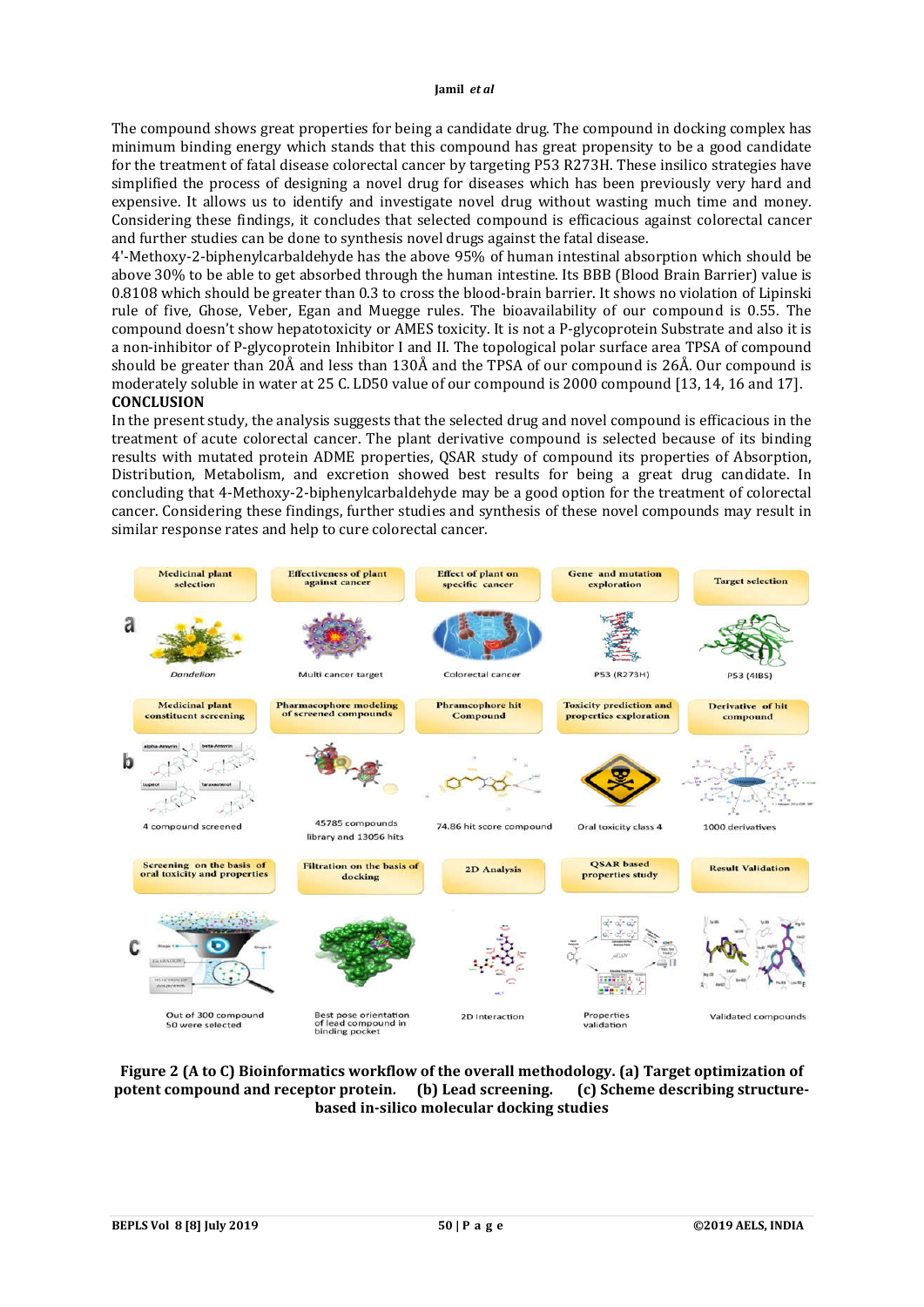

**Figure 3 (a) wild type p53 proteins (2OCJ). (b) Mutated p53 r273h (4IBS)**



**Figure 4 superimposed protein 4ibs & 2ocj showing difference in only one loop**



**Figure 5 (A-E):(A)alpha-amyrin, (B)beta-Amyrin,(C)lupeol,(D)tarexesterol,(E) 4'-Methoxy-2 biphenylcarbaldehyde**

a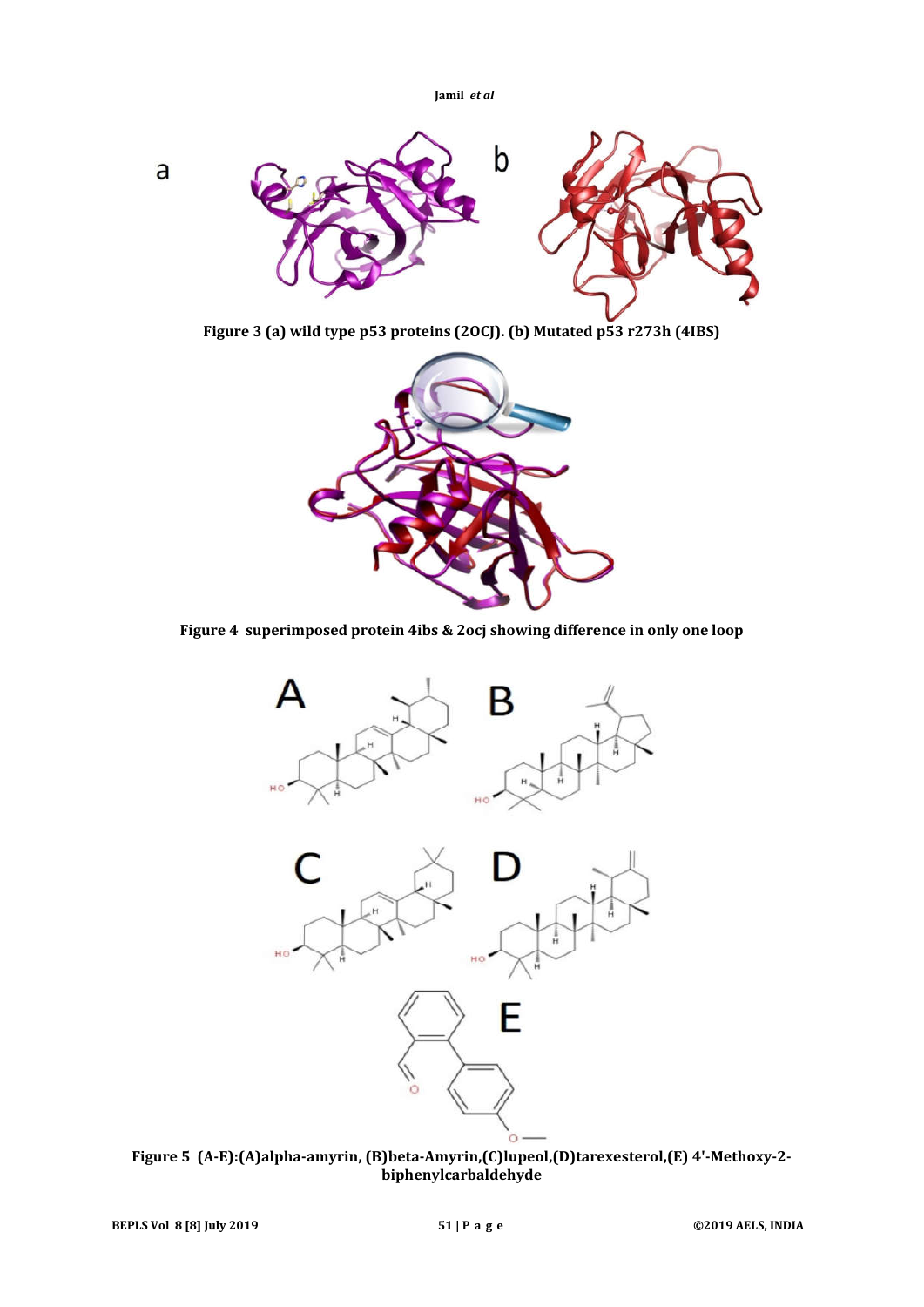

**Figure 6 The top-ranked chemical feature-based pharmacophore model developed using the LigandScout program. The pharmacophore includes one aromatic rings (blue), four hydrophobes (yellow), three hydrogen acceptor feature (red) and one hydrogen donor (green). Distance is given in Angstrom.**



**Figure 7 (a) Boiled egg representation of the compound 4-Methoxy-2-biphenylcarbaldehyde. The BOILED EGG model delivers a rapid, intuitive, easily reproducible yet statistically unprecedented robust method to predict the passive gastrointestinal absorption and brain access of small molecules useful for drug discovery and development. (b) Which shows the overall druglikeleness of the compound.**



**Figure 8 hydrophobic surface of receptor showing all compound in ball and stick model with the best pose in the binding cavity**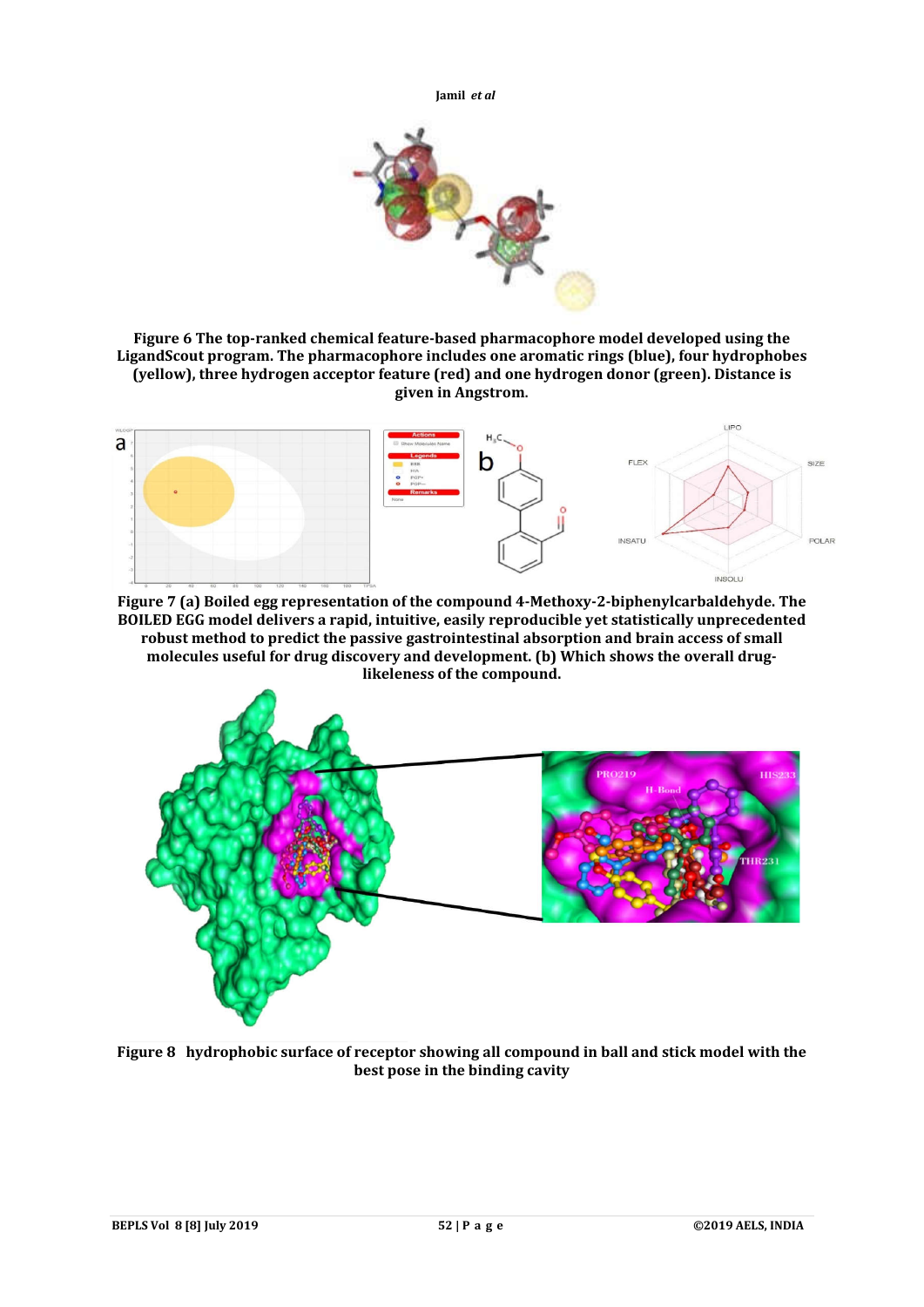

**Figure 9: Docking interactions of short-listed candidate inhibitors of p53 4IBS representing different features: dotted lines represent H-bond, pink color represent electrostatic force of attractions and green represents Vander Val forces. The ligand interacts with His233**



**Figure 10 isolated view of 2D interactions of docking complexes**

# **ACKNOWLEDGMENT**

We are grateful to the department of Bioinformatics Govt. Post Graduate College Mandian for their kind assistance and platform to conduct this research.

## **REFERENCES**

1. Haggar, F.A. and Boushey, R.P., (2009). Colorectal cancer epidemiology: incidence, mortality, survival, and risk factors. Clinics in colon and rectal surgery, 22(04), pp.191-197.